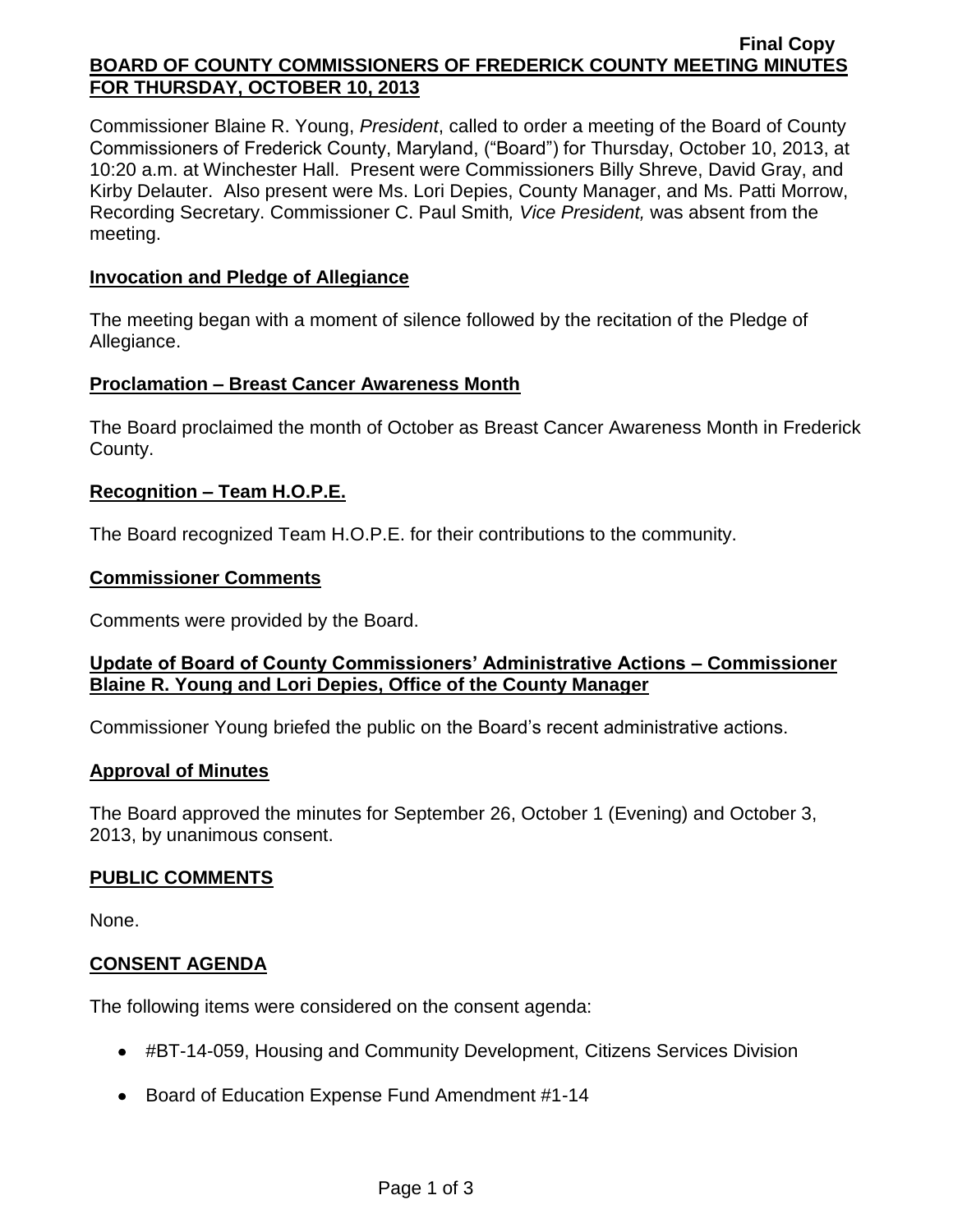#### **Final Copy BOARD OF COUNTY COMMISSIONERS OF FREDERICK COUNTY MEETING MINUTES FOR THURSDAY, OCTOBER 10, 2013**

*Motion to approve the consent agenda as presented – Passed 4-0.*

| <b>COMMISSIONERS</b> | <b>MOTION</b> | <b>SECOND</b> | <b>YES</b>   | <b>NO</b> | <b>ABSTAIN</b> | <b>NOT PRESENT</b> |
|----------------------|---------------|---------------|--------------|-----------|----------------|--------------------|
| Young                |               |               |              |           |                |                    |
| <b>Smith</b>         |               |               |              |           |                | Λ                  |
| <b>Shreve</b>        |               | Λ             |              |           |                |                    |
| Gray                 |               |               | $\mathbf{v}$ |           |                |                    |
| <b>Delauter</b>      |               |               | $\mathbf{v}$ |           |                |                    |

## **WORKSESSION**

## **Caidlyn Annexation Request for Express Approval – John Dimitriou, Community Development Division**

Mr. Dimitriou presented the request regarding the proposed annexation of the Caidlyn property in Frederick City. Mr. Joe Adkins, The City of Frederick, commented on the annexation.

There was no public comment.

*Motion to find the allowable land use and density between The City of Frederick's Residential 8 zone and the county's Residential 1 zone substantially different; and to grant express approval for development to proceed within five years of the date of municipal approval – Passed 3-1.*

| <b>COMMISSIONERS</b> | <b>MOTION</b> | <b>SECOND</b> | <b>YES</b> | <b>NO</b> | <b>ABSTAIN</b> | <b>NOT PRESENT</b> |
|----------------------|---------------|---------------|------------|-----------|----------------|--------------------|
| Young                |               |               |            |           |                |                    |
| <b>Smith</b>         |               |               |            |           |                | ,,                 |
| <b>Shreve</b>        |               |               |            |           |                |                    |
| Gray                 |               |               |            |           |                |                    |
| <b>Delauter</b>      |               |               |            |           |                |                    |

## **ADMINISTRATIVE BUSINESS**

## **Bid Award – Purchasing Memo #14-054, Landscape Architectural / Engineering Services (IDQ Contract) – Diane George, Finance Division**

*Motion to approve Purchasing Memo #14-054 – Passed 4-0.*

| <b>COMMISSIONERS</b> | <b>MOTION</b> | <b>SECOND</b> | <b>YES</b> | <b>NO</b> | <b>ABSTAIN</b> | <b>NOT PRESENT</b> |
|----------------------|---------------|---------------|------------|-----------|----------------|--------------------|
| Young                |               |               |            |           |                |                    |
| <b>Smith</b>         |               |               |            |           |                | ~                  |
| <b>Shreve</b>        |               |               |            |           |                |                    |
| Grav                 |               |               |            |           |                |                    |
| <b>Delauter</b>      |               |               |            |           |                |                    |

(The Board took a break at 11:05 a.m. and resumed the meeting at 11:45 a.m.)

## **Briefing with the Maryland Association of Counties (MACo.) – Rick Pollitt, MACo. President and Mike Sanderson, MACo. Executive Director**

Mr. Pollitt and Mr. Sanderson briefed the Board on the 2014 MACo legislative initiatives.

*No action was taken as this item was informational.*